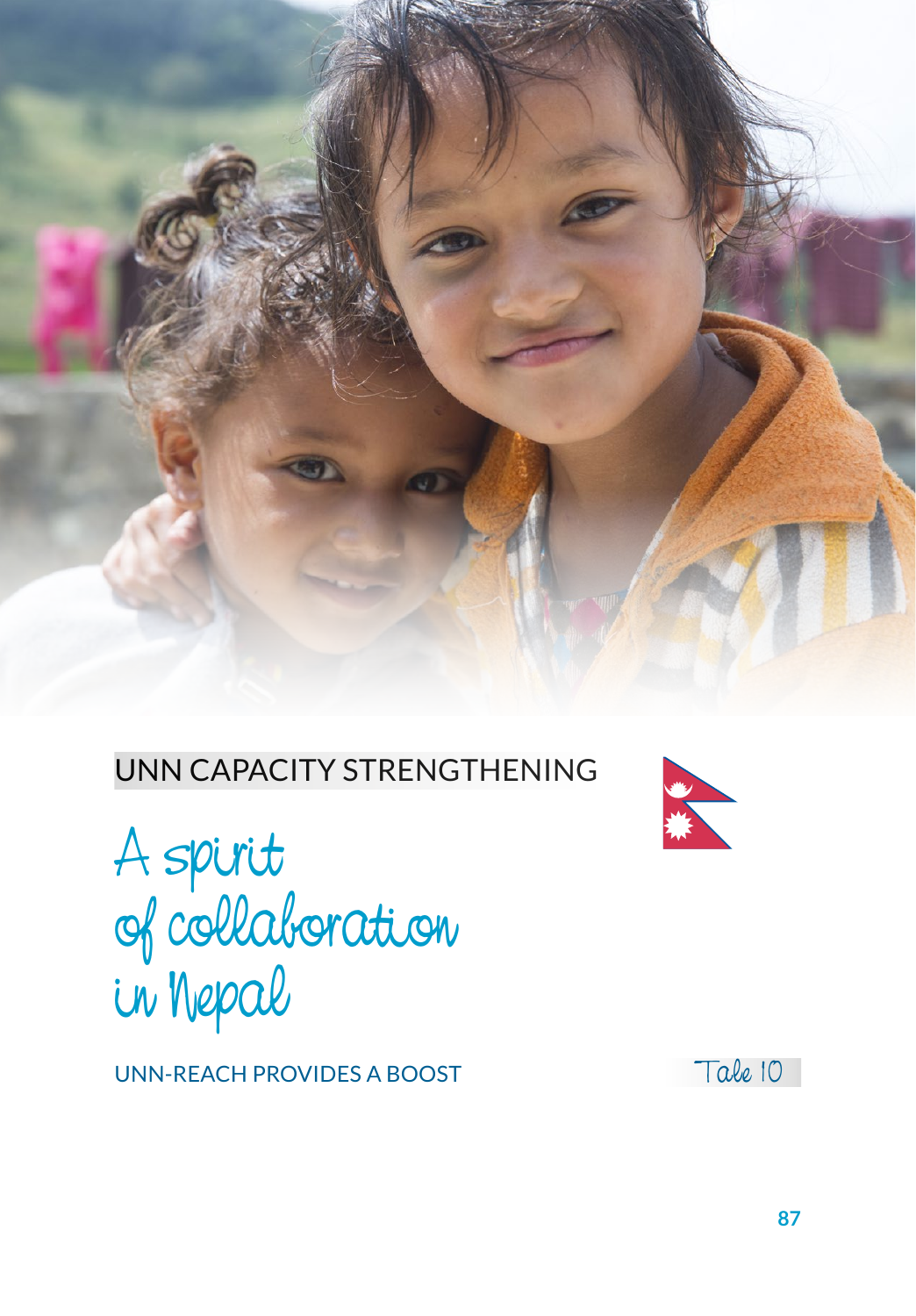From the beginning, the partnership between Nepal<br>and the UNNetwork's country<br>support mechanism, UNN-REACH<sup>34</sup> partnership between Nepal and the UN Network's country was symbiotic. The Nepali government has made steady progress on the nutrition front since 1970, when the National Nutrition Policy Coordination Committee and the institution of the Joint Nutrition Support Program (JNSP) were established.<sup>35</sup> This history, along with a willingness to develop more robust nutrition governance, would set the stage to make the UNN-REACH intervention a productive endeavor.



*Training of trainers workshop*  NNFSS/Sagar Shrestha

Nepal made a significant leap in reducing child stunting between 2001 and 2011, dropping about 15 percentage points.<sup>36</sup> Even so, the 2011 figures were still daunting, roughly one year before UNN-REACH entered the country. According to the 2011 Demographic and Health Survey (DHS), 41 percent of children under five years of age were stunted and 11 percent were wasted. By 2016, the end of UNN-REACH's tenure in the country, 36 percent of children under age 5 were stunted and 10 percent were wasted,<sup>37</sup> still exceeding prevailing thresholds that signal a public health problem.

<sup>34</sup> REACH refers to the Renewed Efforts Against Child Hunger and undernutrition inter-agency initiative, established in 2008.

<sup>35</sup> Pomeroy-Stevens, A., Shrestha, M.B., Biradavolu, M., Hachhethu, K., Houston, R., Sharma, I., and Wun, J. 2016. Prioritizing and Funding Nepal's Multisector Nutrition Plan. *Food and Nutrition Bulletin*, Volume 37(4) Supplement: S151-S169. Available at https://journals.sagepub.com/doi/10.1177/0379572116674555.

<sup>36</sup> Ministry of Health and Population (Nepal), New ERA & ICF International Inc. 2012. *Nepal Demographic and Health Survey 2011*. Kathmandu & Calverton. Available at [https://dhsprogram.com/pubs/pdf/FR257/](https://dhsprogram.com/pubs/pdf/FR257/FR257%5B13April2012%5D.pdf) [FR257%5B13April2012%5D.pdf](https://dhsprogram.com/pubs/pdf/FR257/FR257%5B13April2012%5D.pdf).

<sup>37</sup> Development Initiatives Poverty Research Ltd. 2019. *Global Nutrition Report; Nepal country profile*. Available at [https://globalnutritionreport.org/resources/nutrition-profiles/asia/southern-asia/nepal/.](https://globalnutritionreport.org/resources/nutrition-profiles/asia/southern-asia/nepal/)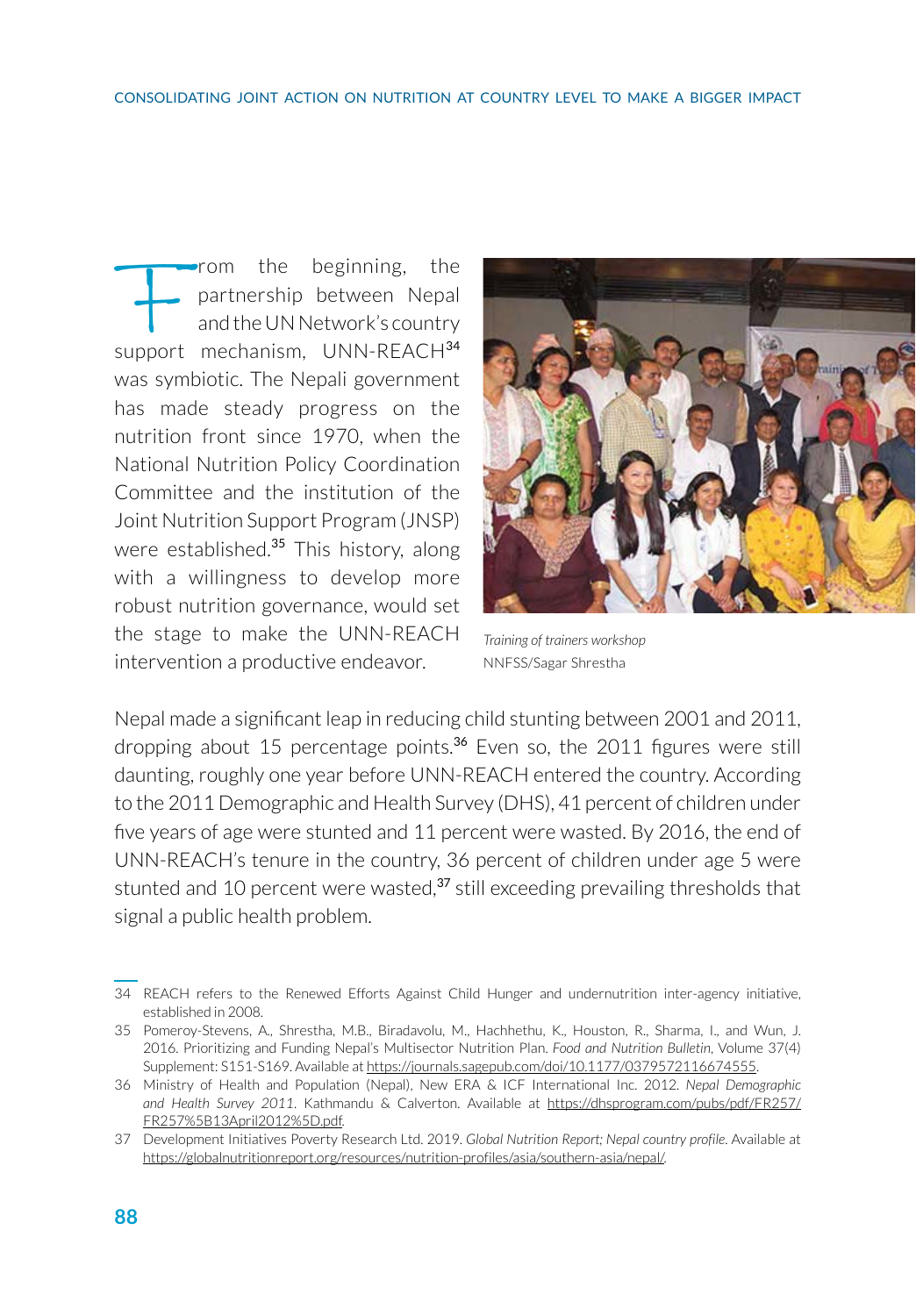The above statistics do not evently reflect impact on both indicators although the declines in stunting are encouraging. Furthermore, the kind of institutional change UNN-REACH supports typically takes time to translate into impact. Stunting is a more long-term indicator, not only reflecting nutrition gains but also broader development. What is harder to measure is how various structures have been designed and operationalized that help the government monitor and chart their progress on this issue, bringing together a wide spectrum of players to contribute to continuous improvement.

## Initial steps

IM-REACH was first established in 2008 by FAO, UNICEF, WFP and WHO, and repositioned under the broader UN Network (UNN) in 2015.<br>As it was in Nepal in 2012, the initiative continues to be a support mechanism for improving NN-REACH was first established in 2008 by FAO, UNICEF, WFP and WHO, and repositioned under the broader UN Network (UNN) in 2015. As it was in Nepal in 2012, the initiative continues to be a support with SUN networks, including the UNN.

Along with the National Planning Commission, UNN-REACH led the SUN Joint Annual Assessment in Nepal, galvinizing networks that included the Civil Society Alliance, academia, development partners and others. In 2014, they organized a meeting on resource mapping and costing with participation from all national stakeholders.

"The REACH facilitator played an important role in bringing the senior government officials from the relevant ministries together to plan and implement nutrition activities in Nepal," commented Dr. Geeta Bhakta Joshi. As a member of the National Planning Commission, he is recognized for his outstanding achievements in promoting nutrition in his country.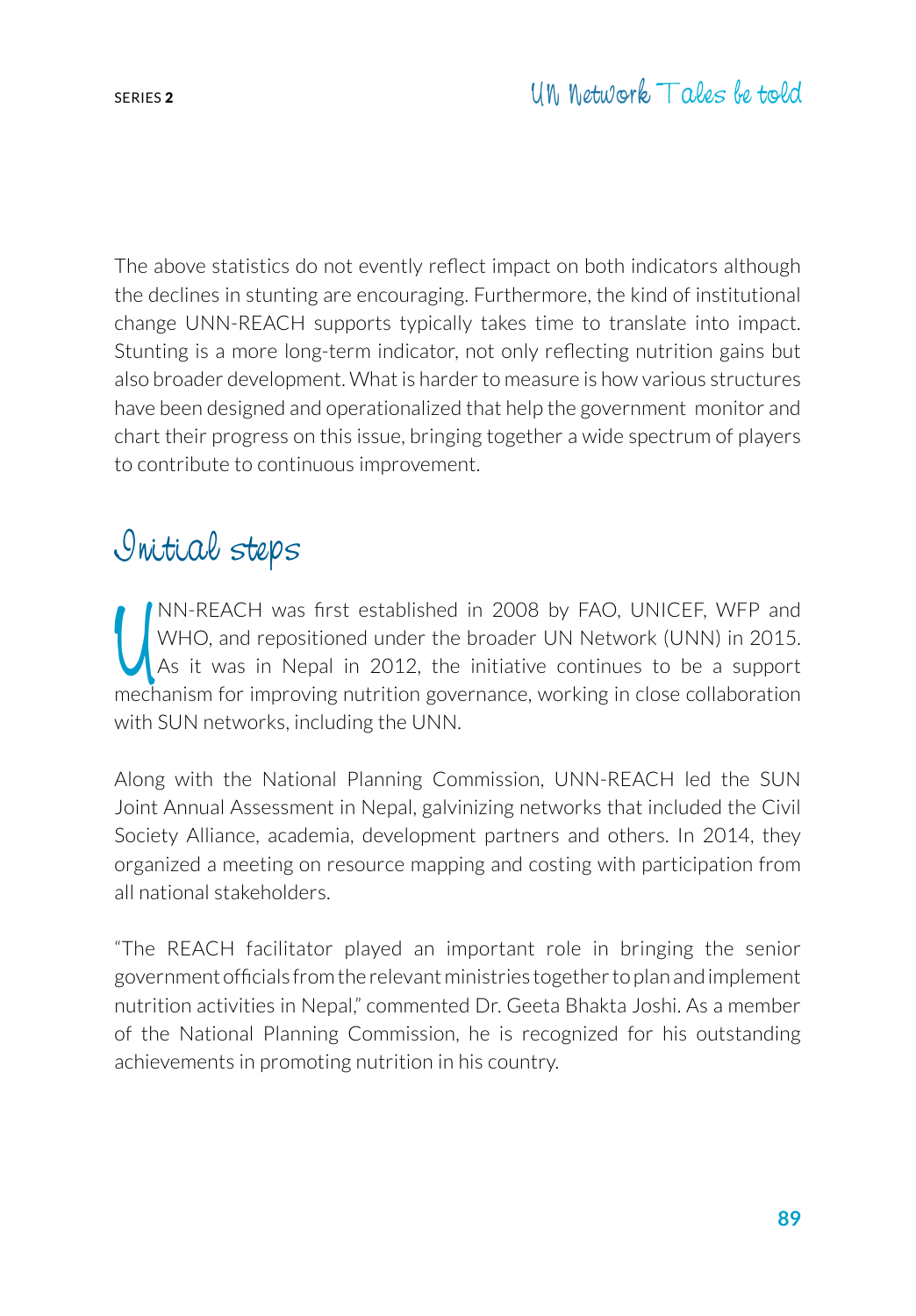

*Dr. Geeta Bhakta Joshi participates in a regional nutrition budgeting workshop as part of efforts to improve nutrition governance in his country, April 2016* NNFSS/Sagar Shrestha

Savita Malla, a Nepali nutrition expert who worked on communication strategy during this period and now serves as a policy specialist at the global SUN Movement Secretariat, reflected, "REACH's most important contribution was to help the Government of Nepal establish the multi-sectoral, multi-stakeholder platforms. We were part of the implementation of the multi-sectoral nutrition plan (MSNP)-I (2013—2017) and development of MSNP-II (2018—2022), both of which were costed. Without REACH, it would not have developed as quickly or in such an organized way."

The objective of the National Nutrition and Food Security Secretariat (NNFSS) was to support policymaking and improve the food security and nutritional status of the Nepali people. According to the UNN-REACH Facilitator Ingo Neu, an international professional in NNFSS, government was so proactive about multi-sectoral planning because a member of the Secretariat was a 'champion of nutrition', who pushed the nutrition agenda for this body, coordinating the five ministries from a common platform.

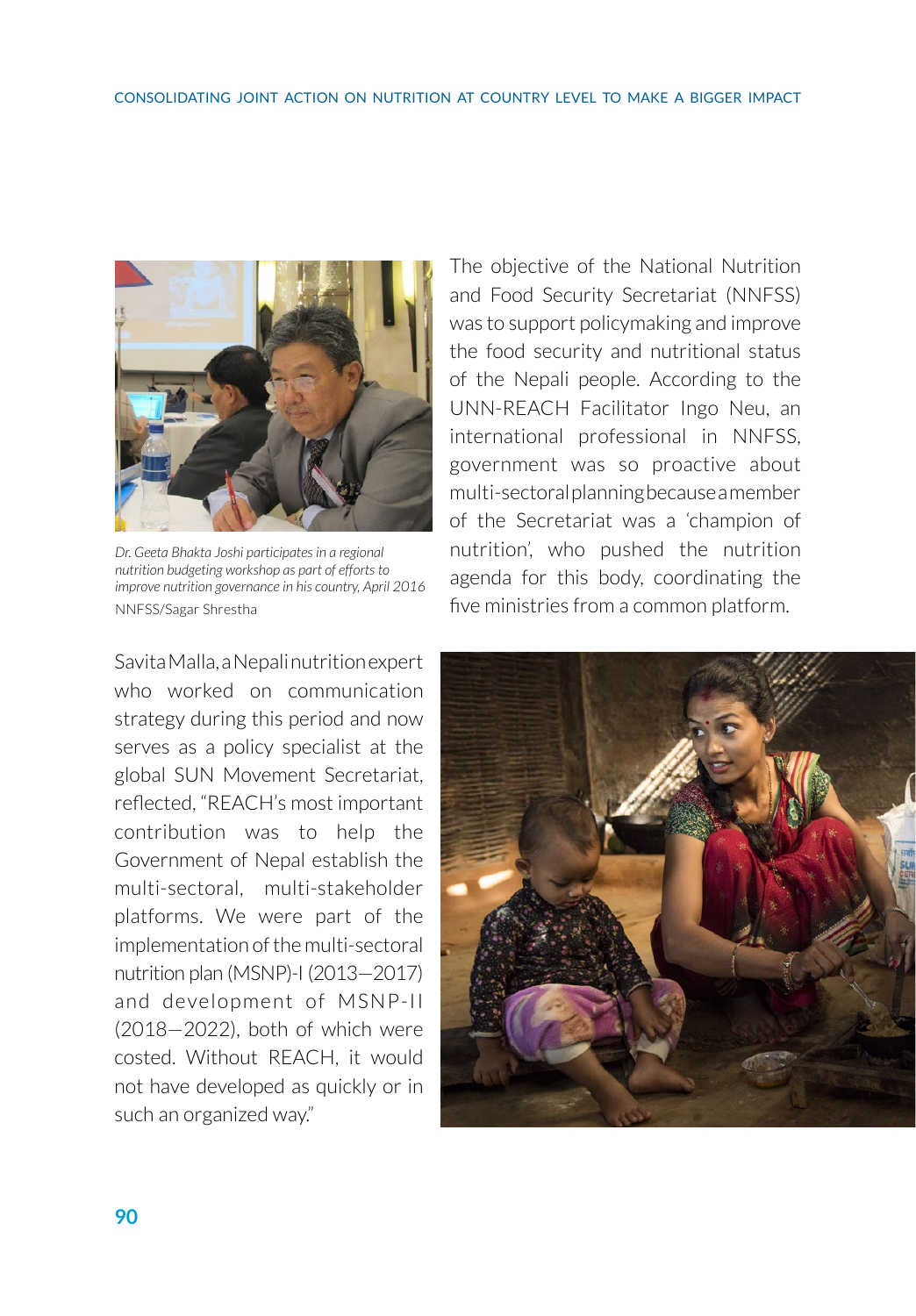# The power of collective action

eneration one REACH tools<sup>38</sup><br>were less standardized and<br>automated than the current<br>versions As a result the multi-sectoral were less standardized and automated than the current versions. As a result, the multi-sectoral mapping exercise did not capture coverage data for beneficiaries or geography as it did in other countries. Nevertheless, the process of collaboration was so participatory that it yielded this collective action, even without sophisticated data. In fact, Nepal was an ideal setting for the development of the UNN tool on nutrition capacity assessment.<sup>39</sup>



The successful integration of the programme was largely due to local ownership of the tools, which were used as a means of building government capacity in nutrition governance. According to Neu, what mattered most was not the coordination of the United Nations within its various offices, but the extent of collaboration with local government. Neu elaborated, "In Nepal, the government wanted REACH to establish a NNFSS within the government. They decided it should be staffed by eight people in total and tasked with coordination for all actors and stakeholders. Five ministries, along with projects, NGOs and broader society, including academia and civil society took part."

<sup>38</sup> In response to popular demand, the analytical tools initially developed for UNN-REACH have been rebranded as UNN services open to all countries. To learn more, visit the [UNN website.](https://www.unnetworkforsun.org/unn-analytics)

<sup>39</sup> For further information, see https://www.unnetworkforsun.org/tools/nutrition-capacity-assessment.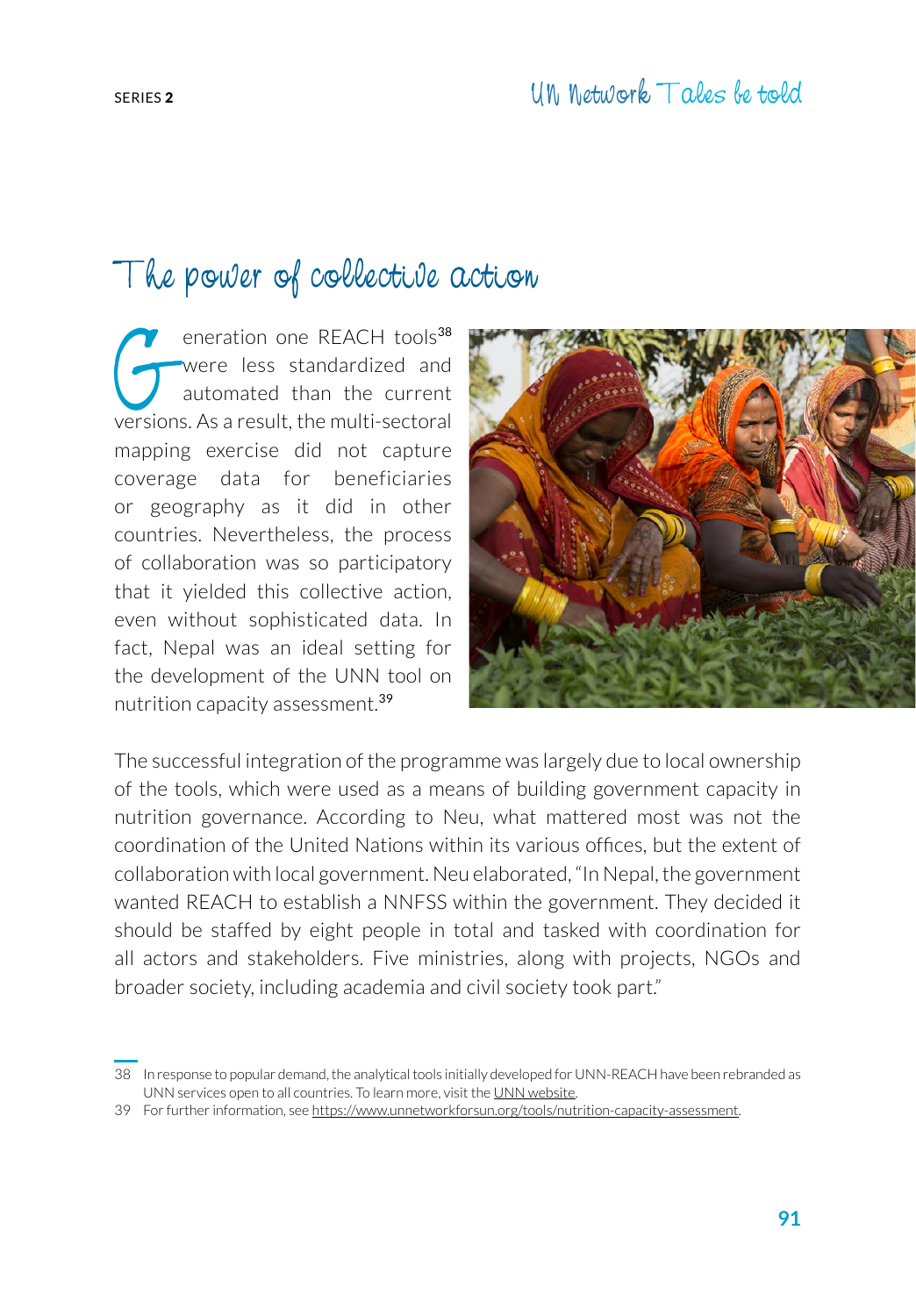# Scaffolding local nutrition governance architecture

eferring to how meetings were organized, Neu explained, "you can't just mix them all up – government, NGOs and academics, or it will become a waste of time. We focused on structure, objectives, outputs and deliverables and a workplan. Groups were organized according to technical areas, with terms of reference."

To support the implementation of the MSNP, high-level committees were established in addition to technical multi-sectoral groups that focused on capacity development, monitoring and evaluation as well as advocacy and communications. The participation of academics, the private sector and donors was an integral part of the process. "Multi-stakeholder architecture brought about a massive change in how nutrition governance progressed," Neu added. There were monthly meetings that provide a regular forum for three working groups. "A capacity development master plan led the way to implement parts of the advocacy strategy. For the first time, partners had one guiding document for this," Neu recalled.

UNN-REACH always adapts tools to the local context, but in Nepal this was taken one step further. When the mapping exercise was conducted in 2013, data points were connected to other government policies and strategies, not just nutrition. Furthermore, the Nepal Policy Overview<sup>40</sup> included additional rating streams, such as one that looked exclusively at government commitment and funding. These additions were made at the request of the NNFSS.

<sup>40</sup> Findings available at https://bit.ly/37QyDkX.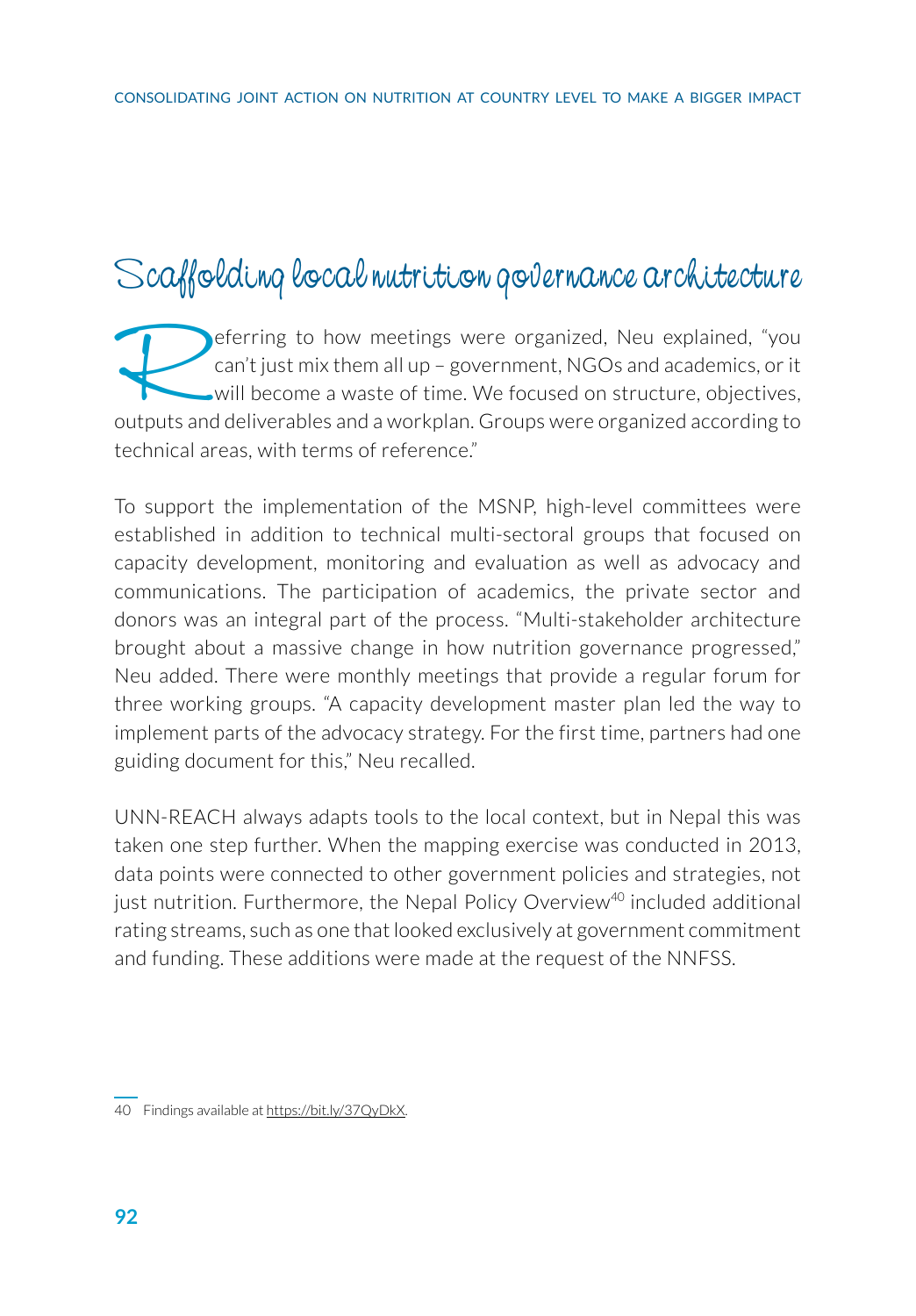#### **FIGURE 2.** Excerpt from the Policy Overview in Nepal (2014) conducted through UNN-REACH

#### UNN-REACH Policy Overview ascertains the extent to which nutrition is covered by policy and strategy frameworks (Nepal)



| <b>Document</b>                                                                           | Period<br>covered | Next<br>revision | Responsible<br>institution                         | <b>Partners</b>                      | <b>Nutrition</b> | <b>Remarks</b>                                                                                                                                                                                                                        |
|-------------------------------------------------------------------------------------------|-------------------|------------------|----------------------------------------------------|--------------------------------------|------------------|---------------------------------------------------------------------------------------------------------------------------------------------------------------------------------------------------------------------------------------|
| NARC's Strategic<br>crainer<br>Vision for Agriculture<br>wearen<br>Research               | 2011-2030         | <b>TBD</b>       | Nepal<br>Agricultural<br>Research<br>Council       | <b>FAO</b>                           |                  | Reform and reinforcement of the agricultural research system<br>is required to overcome food & nutrition insecurity<br>New varieties/hybrid crops & improved breeds of animals &<br>fish have the potential to provide more nutrients |
| <b>Agriculture Biodiversity</b><br>Policy<br>megani                                       | 2007              | <b>TBD</b>       | Ministry of<br>Agricultural<br>Development         | FAO, WFP                             |                  | Only 1 direct reference to nutrition<br>Agrobiodiversity is the backbone for the sustainable<br>development of agriculture, food security, & poverty alleviation                                                                      |
| National Agriculture<br>Policy                                                            | 2004              | <b>TBD</b>       | Ministry of<br>Agricultural<br>Development         | FAO. WFP                             |                  | Only 2 direct references to nutrition<br>Nutrition is recommended to be a component of extension<br>services provided to farmer's groups in support of agricultural<br>production and productivity                                    |
| <b>A MAY CAY</b><br><b>Nepal Biodiversity</b><br><b>JANUARY ALL</b><br>Strategy<br>$\sim$ | 2002              | TBD              | Ministry of<br>Forests and<br>Soll<br>Conservation | Global Environment<br>Facility, UNDP |                  | Biological diversity in Nepal touches upon human health and<br>nutrition<br>Nepal has a wealth of non-timber forest products, this diversity<br>can provide marginalised farmers with a valuable nutritional<br>resource              |
| National Strategy on<br>Maternal Undernutrition                                           | 2013-<br>2017     | TBD              | Ministry of<br>Health &<br>Population              | UNICEF. WHO                          |                  | Low BMIs among adolescent girls (25.8%) are worse<br>compared to women of reproductive age (18.2%)<br>The majority of women in Nepal have anaemia & other<br>micronutrient deficiencies                                               |

Findings indicate opportunities for better integrating nutrition into agriculture policies and strategies

Maternal & child nutrition receives significant attention <br>
Maternal & child nutrition receives is not addressed at all

Global Affairs Affaires mondiales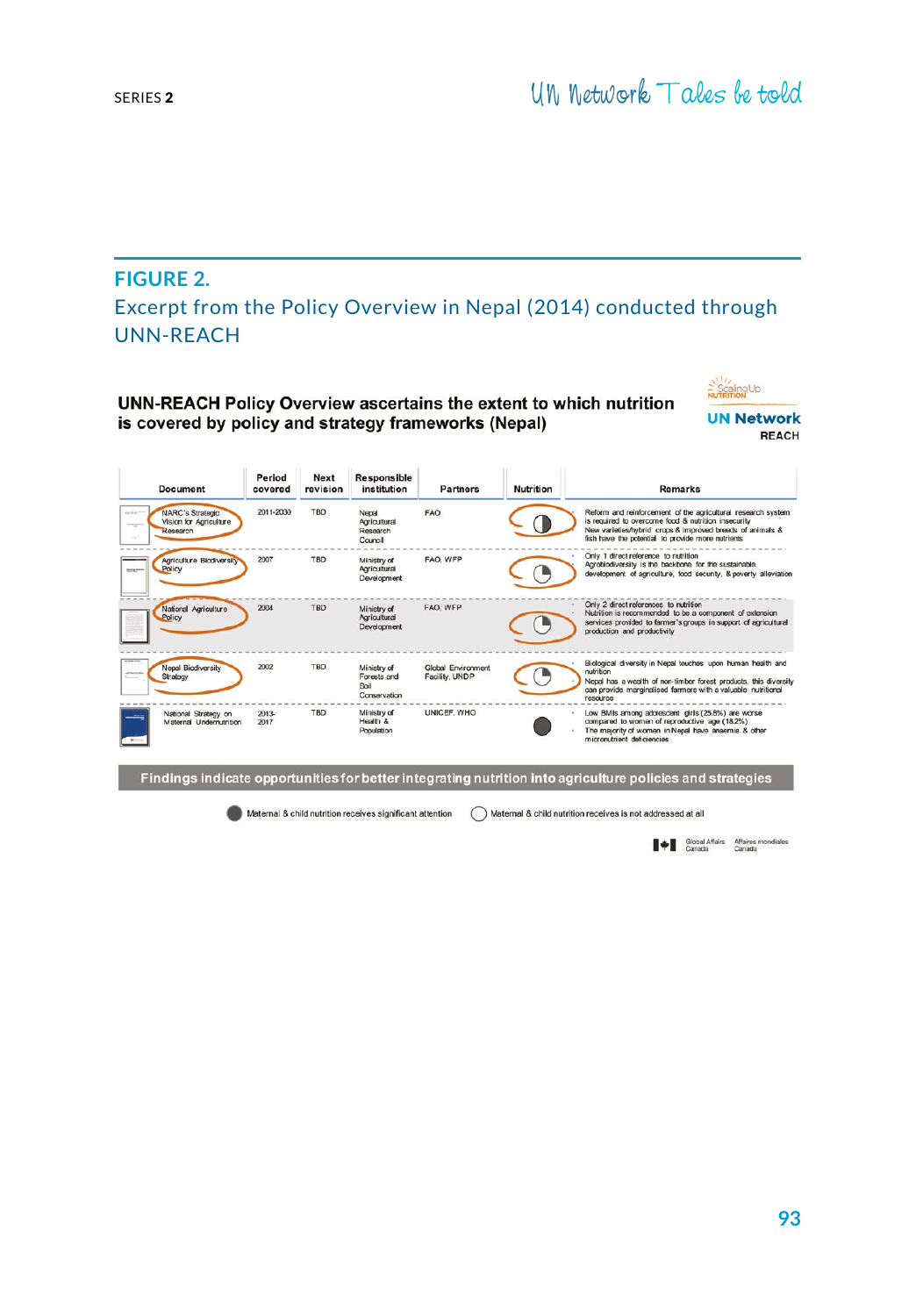# UNN-REACH on the frontlines after earthquake Gorkha

The extent of UNN-REACH's value became clear when the Gorkha<br>earthquake struck in April 2015, and the government asked Neu, the<br>international facilitator, to play the role of inter-cluster coordinator.<br>Drawing on the relat earthquake struck in April 2015, and the government asked Neu, the international facilitator, to play the role of inter-cluster coordinator. Drawing on the relationships he had forged with the United Nations, civil society, donors, ministers and more, Neu oversaw clusters for nutrition, health, protection, food security and others. His appointment was a vote of confidence that not only attests the value of the UNN-REACH facilitator, but also how UNN-REACH helped to strengthen the humanitarian-development nexus. "Since we were the neutral body that worked within the government, we had a certain 'clout' that helped us organize other agencies for the relief effort," Malla commented. "REACH staff were on the ground in the immediate aftermath. We also helped the government develop their National Disaster Assessment report."

## A new way to share information

The of the most significant outcomes of UNN-REACH's intervention<br>was the establishment of a web-based portal that all stakeholders<br>could use for reference: the Nepal Nutrition and Food Security Portal<br>(NNFSP). This include was the establishment of a web-based portal that all stakeholders could use for reference: the Nepal Nutrition and Food Security Portal (NNFSP). This included updated contact information, reports, mapping and other outputs from the analytical tools. Every organization working on nutrition would enter information about their projects, including what groups they were targeting and what types of interventions they were providing. From there, all uploaded information was mapped so data could be visualized. The portal was user-friendly, so stakeholders could upload their information in less than 45 minutes.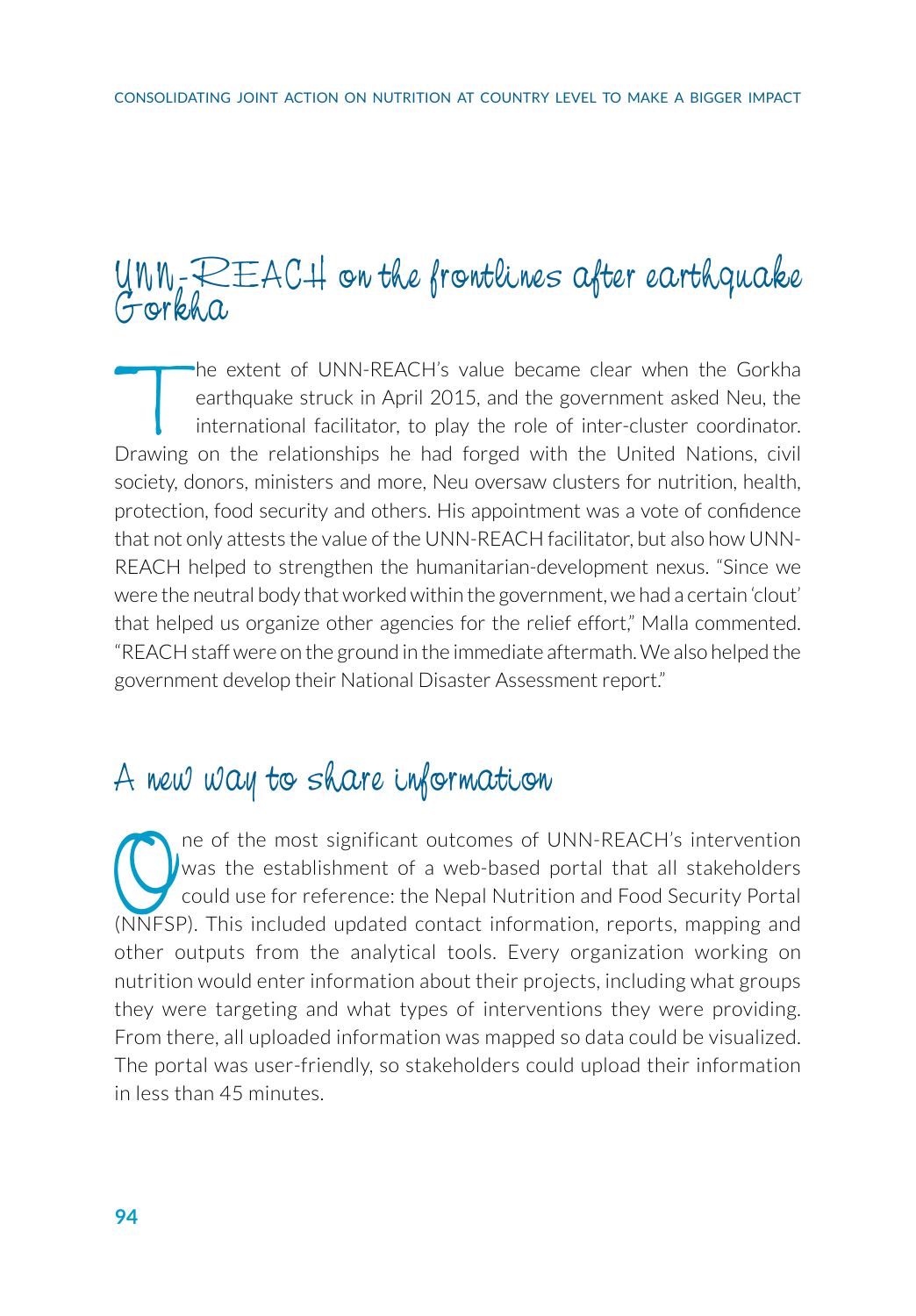Looking back, Malla reflected on some of the challenges the group faced. "At first, the portal was difficult to develop, because different organizations were committed to their own websites, but after it was up and running, the UN and NGOs noticed this was one platform where all resources were available, as a government-owned initiative. Sometimes, when documents were not available, people would contact us, asking for them." This portal was key in supporting knowledge brokering among a wide range of actors and fostering a climate of trust and transparency.

## Milestones

s a knowledge broker - a person or organization who facilitates the access, interpretation, adaptation and utilization of information to meet the needs of implementers or policy makers<sup>41</sup> - Neu was able to establish stro s a knowledge broker – a person or organization who facilitates the access, interpretation, adaptation and utilization of information to meet  $\chi$  the needs of implementers or policy makers<sup>41</sup> - Neu was able to establish towards concrete outcomes.

Here are some of them, across a range of sectors:

- On the **communications** front, jingles, a nutrition logo, talk shows and more were developed. Journalists were trained in twenty-one districts and created a Media Network. The National Advocacy and Communication Strategy was endorsed and launched.
- The nutrition **monitoring and evaluation** framework was updated and implemented with ownership by all relevant ministries.
- To improve **capacity**, a pool of trainers from various public institutions were deployed to spread their new skills. Six districts were supported in developing annual, costed multi-sectoral plans, with additional allocation of funds.

<sup>41</sup> UN Network Secretariat. 2019. *UNN-REACH Facilitator as Knowledge Broker: Summary of a 2018 Study by the Society for Implementation Science in Nutrition*. Rome. Available at https://bit.ly/39Ms5Xl.